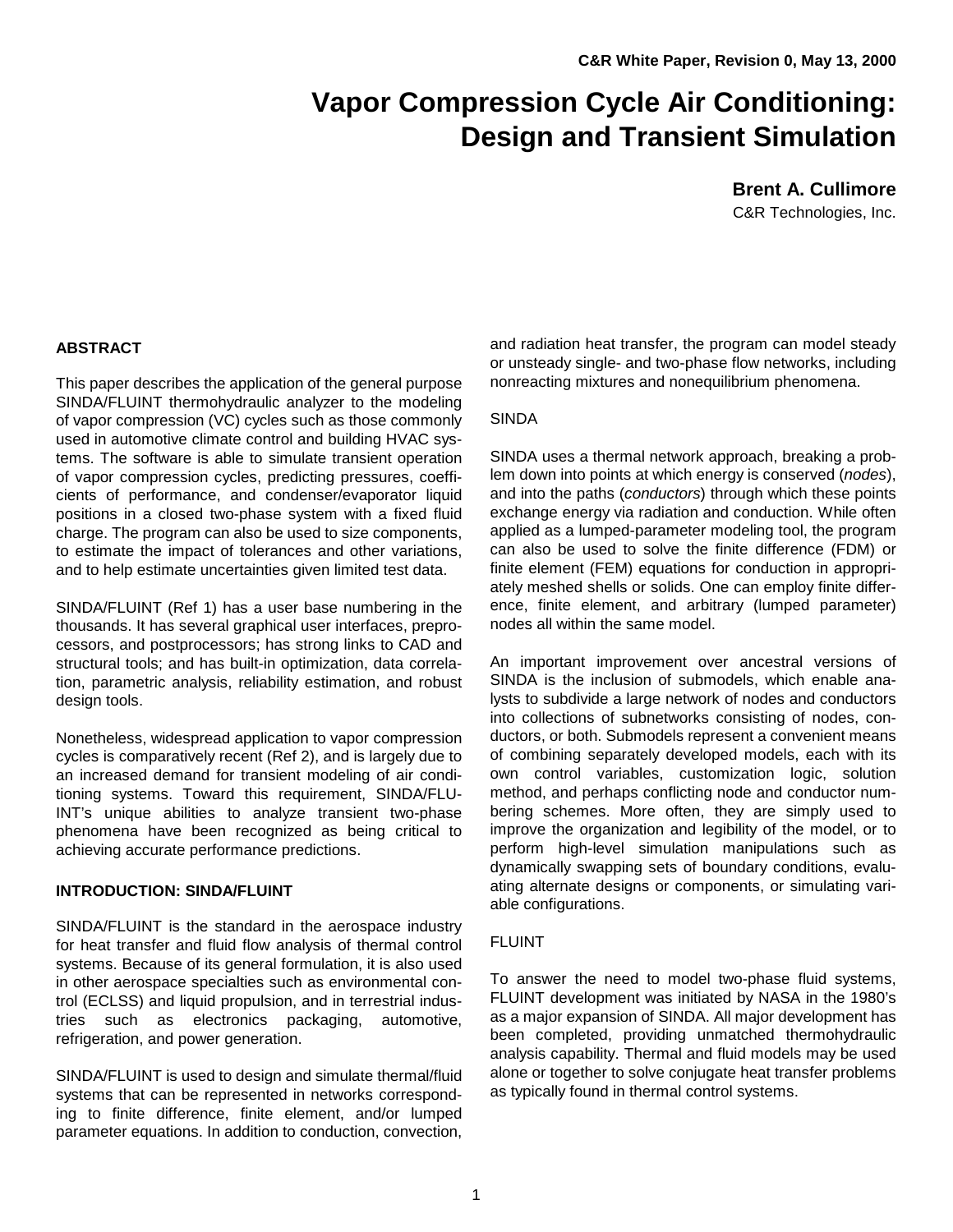FLUINT introduced a new type of submodel composed of network elements*, lumps* and *paths*, which are analogous to traditional thermal nodes and conductors, but which are much more suited to fluid system modeling. Unlike thermal networks, fluid networks are able to simultaneously conserve mass and momentum as well as energy.

Lumps are subdivided into *tanks* (control volumes), *junctions* (volumeless conservation points, instantaneous control volumes), and *plena* (boundary states). Paths are subdivided into *tubes* (inertial ducts), or *connectors* (instantaneous flow passages including short ducts [*STUBE* connectors], valves, etc.).

In addition to lumps and paths, there are three additional fluid network elements: *ties*, *fties*, and *ifaces*. Ties represent heat transfer between the fluid and the wall (i.e., between FLUINT and SINDA). Fties or "fluid ties" represent heat transfer within the fluid itself. Ifaces or "interface elements" represent moving boundaries between adjacent control volumes.

Paralleling SINDA while at the same time extending the SINDA design philosophy, FLUINT models can be constructed that employ fully transient thermohydraulic solutions (using tanks and tubes), or that perform pseudosteady transient solutions (neglecting perhaps inertial effects and other mass and energy storage terms using junctions and STUBE connectors), or that employ both techniques at once. In other words, the engineer has the ability to approximate or idealize where possible, and to focus computational resources where necessary. Like SINDA, full access is provided in logic and in spreadsheet relationships not only to the basic modeling parameters (dimensions, properties, loss factors, etc.), but also to derived or abstract solution parameters (e.g., the exponent on flow rate of the friction coefficient), and to underlying correlations for heat transfer, pressure drop, etc.

Although the user can build models of custom parts and control systems, prepackaged tools are provided for modeling common components such as pipes, pumps, valves, filters, accumulators, etc. Table 1 presents the overall organization of SINDA/FLUINT modeling tools.

Single- or two-phase flow can be modeled either for pure components (e.g., steam and water), for nonvolatile/noncondensible mixtures (e.g., air and oil), and for condensible/volatile mixtures (e.g., air and oil and steam and water). Gases can dissolve into or evolve from the liquid phases according to saturation relationships and finite rate mass transfer. Up to 26 nonreacting substances can be mixed within each fluid submodel, and up to 25 fluid submodels can be used.

Two-phase flow is by default homogeneous (equal liquid and gas velocities) and in phasic equilibrium (perfectly mixed: equal temperatures and pressures between phases). However, it is a simple matter to elect the prediction of flow regimes, to model slip flow (unequal liquid and

| <b>Registers</b> |                                                     |               |                                                                    |                                                   |  |
|------------------|-----------------------------------------------------|---------------|--------------------------------------------------------------------|---------------------------------------------------|--|
| Exit             | Save/Show<br>Post Processing<br><b>Rows</b><br>Help |               |                                                                    |                                                   |  |
|                  |                                                     | Int Name      | <b>Expression</b>                                                  | Comment                                           |  |
|                  | Г                                                   | disp          | 0.00017777                                                         | compressor volumetric displacement per revolu     |  |
|                  | г                                                   | DmanC         | 0.6*TcoreC / 0.6                                                   | manifold hydraulic diameter, condenser            |  |
|                  | г                                                   | DmanE         | 0.5*TcoreE                                                         | manifold hydraulic diameter, evaporator           |  |
|                  | г                                                   | dtactual      | refr.dtimuf                                                        | for diagnostics                                   |  |
|                  | г                                                   | dtchar        | 10.0                                                               | expected time constant for time-dependent         |  |
|                  | г                                                   | <b>DtubeC</b> | 1.72 * 0.9                                                         | refr side hydraulic dia, condenser, mm, 1.72 +/-  |  |
|                  | г                                                   | DtubeE        | $1.8*2.0$                                                          | refr side hydraulic dia, evaporator, mm, 1.8 +/-1 |  |
|                  | г                                                   | emcomp        | etaVol*(disp*rpm/60)*refr.dl1000                                   | mass flowrate in compressor                       |  |
|                  | г                                                   | emlags        | 0.7                                                                | delay in adopting emcomp steady state             |  |
|                  | г                                                   | emlagt        | 0.95                                                               | emlag for transients                              |  |
|                  | г                                                   | etalsen       | 1.0 - max(0,min(1,(cb0/(praf*rpmf) + cb1/pra isentropic efficiency |                                                   |  |
|                  | г                                                   | etaVol        | 1.0-max(0.min(1, (ca0/rpmf + ca1 + ca2*pra) volumetric efficiency  |                                                   |  |
|                  | г                                                   |               |                                                                    |                                                   |  |

*Figure 1: Part of the Built-in Spreadsheet: User-defined Registers*

gas velocities), to model phasic nonequilibrium in quasistagnant volumes and within duct flows, and to model nonequilibrium expansions in valves, orifices, and venturis.

Unique features such as time- and direction-varying body forces and capillary device models are important to the aerospace industry. Because they are unique, such tools have found uses in nonaerospace applications such as modeling rotating machinery and vehicle vibrations and accelerations.

## BUILT-IN SPREADSHEET

A built-in spreadsheet enables users to define custom (and perhaps interrelated) variables (Figure 1) call *registers*. Users can also define complex self-resolving interrelationships between inputs, and also between inputs and outputs. This spreadsheet allows rapid and consistent model changes, minimizes the need for user logic, and makes parametric and sensitivity studies trivially easy to perform.

The ability to create a SINDA/FLUINT model whose network parameters and logic are completely controlled by a few centralized registers enables high-level modules to be added. These optimization, data correlation, and statistical design modules are described later in the paper.

# **ACCESSIBILITY**

Concurrent developments have made advanced design features in SINDA/FLUINT more accessible. C&R's Sinaps*Plus*® is a complete nongeometric (circuit sketchpad) pre- and postprocessor for SINDA/FLUINT. C&R's Thermal Desktop® (with the optional RadCAD® radiation analyzer) is a geometric (CAD/FEM/FDM) interface that brings traditional thermal modeling practices into a concurrent engineering environment. A freely distributed plotting program is also available: EZ-XY™.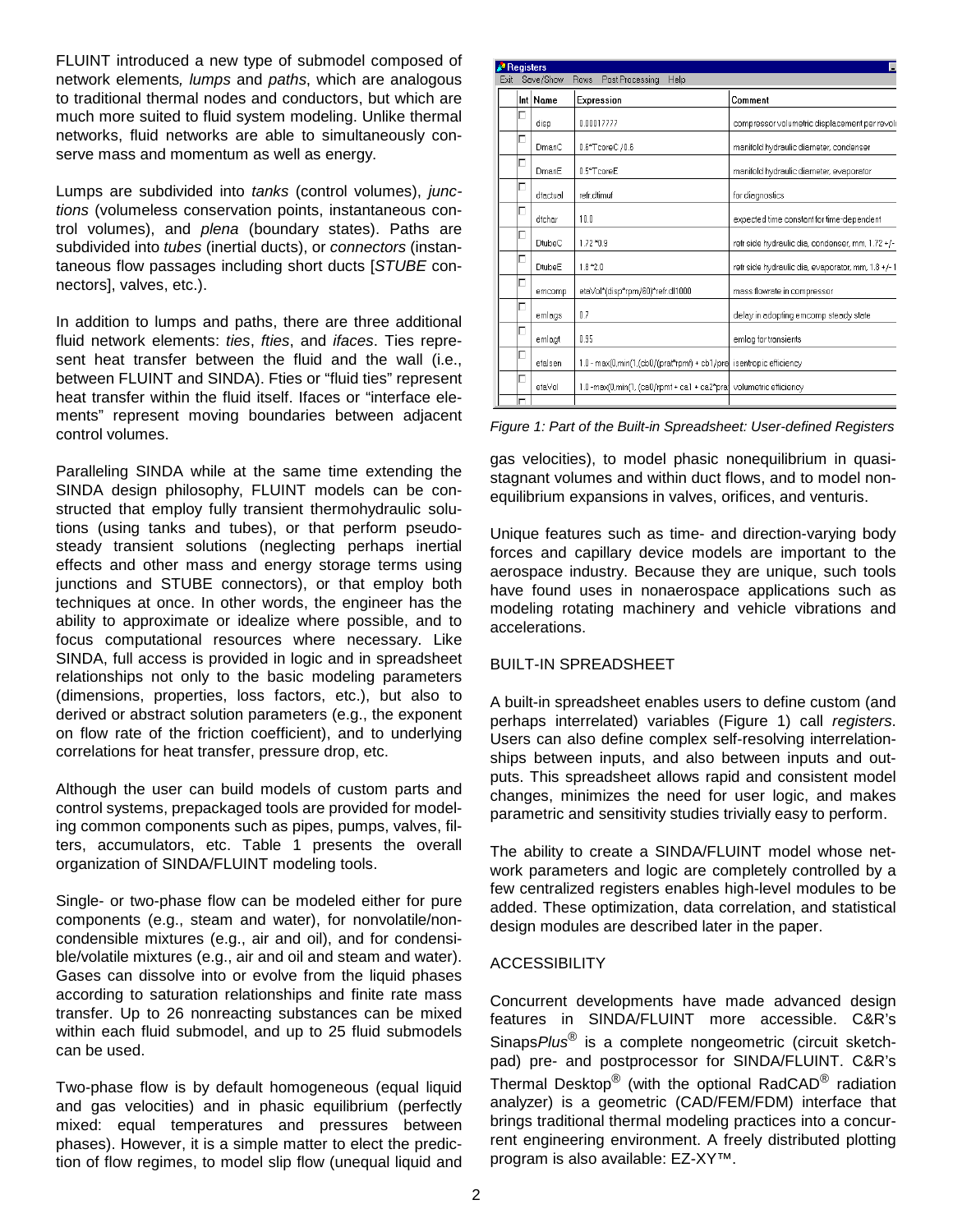Thermal/Fluid Models

Registers, Expressions, and Spreadsheet Relationships

Concurrently Executed User Logic

Thermal Submodels Nodes Diffusion (finite capacitance) Temperature-varying Time-varying Arithmetic (massless: instantaneous) Boundary (constant temp.) Heater (constant temp., returns power) **Conductors** Linear (conduction, advection) Temperature-varying Time-varying Radiation Temperature-varying Time-varying Sources Temperature-varying Time-varying Fluid Submodels Lumps Tanks (finite volume) Twinned tanks (nonequilibrium modeling) Junctions (zero volume: instantaneous) Plena (constant temperature, pressure) Paths Tubes (finite inertia) twinned tubes (slip flow) Connectors (zero inertia: instantaneous) short tubes (STUBEs) twinned STUBEs (slip flow) valves check valves, control valves pressure regulating valves K-factor losses, bidirectional or not pumps, fixed or variable speed constant mass or volumetric flow rate capillary elements (CAPILs) Ties (heat transfer) user-input conductance program-calculation (convection) conductance Duct macros (subdivided pipelines) Capillary evaporator-pumps (CAPPMP macros) Ifaces (control volume interfaces), with or without inertia flat (zero pressure difference) offset (finite pressure difference) spring (i.e., bellows, etc.) spherical bubble wick (liquid-vapor interface in porous structure) Fties (fluid-to-fluid ties) axial in a duct user-input conductance constant heat rate Auxiliary Utilities choked flow detection and modeling waterhammer and acoustic wave modeling compressors

## **Solutions**

Steady-state Transient Goal Seeking Design Optimization Test Data Correlation Reliability Estimation Robust Design

## **WORKING FLUID CHOICES**

SINDA/FLUINT has a built in library of 20 refrigerants including R12, R22, ammonia, propane, and water. However, the user can specify additional fluids such as nonvolatile liquids (e.g., oils), noncondensible perfect or real gases, and simple or complex two-phase fluids.

The last category of user-defined fluids includes the ability to develop links between SINDA/FLUINT and fluids properties databases either dynamically (through subroutine calls) or statically (via table look-ups). Although users can create their own reusable fluid property files, C&R provides these files for alternate fluids created from NIST's REF-PROPS and other databases. Readily available fluids of interest to air conditioning systems include R134a, R123, and carbon dioxide (including the supercritical range).

In addition to the main working fluid, additional noncondensible gases and nonvolatile liquids (e.g., oils) can be added to the mixture. The code will track each such species individually, and the effects such as changes in heat transfer coefficients will be accounted for automatically.

Although not typically required in vapor compression cycle analysis, the capability exists to model the dissolution of gases into the condensate and into any oils that might be present.

Finally, dry or moist air mixtures can be used if desired to include models of fluid-to-fluid heat exchange in the condenser and evaporators, or possibly the psychrometic response of the passenger compartment or electronics cabinet.

## **VAPOR COMPRESSION CYCLE COMPONENTS**

This section describes the main components within a typical vapor compression cycle. Being a building-block style code, both the arrangement of the components and the methods of modeling them are variable.

#### **COMPRESSOR**

As with all devices, there are many ways to model a compressor in SINDA/FLUINT depending on the information available and the detail desired.

While some organizations have developed models focussing on the internal operation of scroll and reciprocating compressors, most analyses of vapor compression cycle treat the compressor as a "black box" given isentropic and/ or volumetric efficiencies.

If the input mechanical power and the isentropic efficiency are known, a simple prepackaged COMPRS utility can be used.

However, the compressor is more commonly modeled as volumetric flow rate calculated as a function of volumetric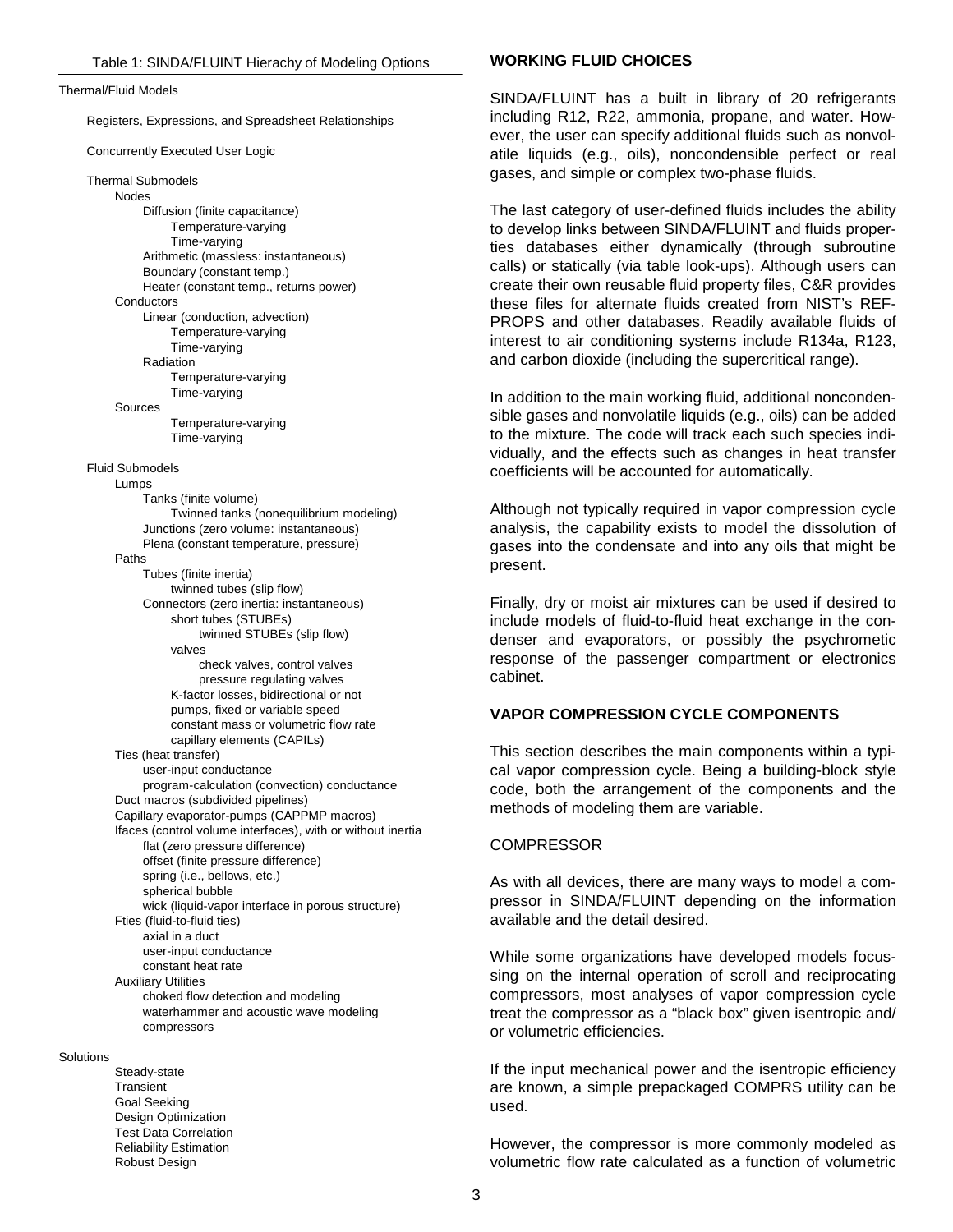efficiency, and an outlet temperature calculated as a function of isentropic efficiency.<sup>\*</sup> These calculations can be made using the spreadsheet-style expressions, arbitrarily complex concurrently executed user logic, or any combination of the two.

With the above method, the compressor volumetric flow rate is held constant during each time step or steady-state relaxation step. A modest (approximately 25%) speed improvement can be gained by specifying not only the volumetric flow rate, but also the slope of the flow rate versus pressure gain curve such that the code can adjust the flow rate implicitly during the solution step. This slope or derivative can be calculated either in closed form equations or by perturbations (finite differencing) in user logic. This additional step is not required, but is relatively straightforward to implement.†

If none of the above methods are applicable, then the compressor performance can be specified using curve fits, interpolation tables, or what ever other performance maps are available. As long as the flow rate and either the heat rate or the outlet temperature are ultimately specified, many variations and formats are possible due to the extreme extensibility of the SINDA/FLUINT architecture.

Finally, note that compressor speed can be regulated dynamically (i.e., during the steady or transient solution) as needed either to achieve some control purpose (perhaps as simple as on/off), or as needed to match a usage or load profile of compressor speed versus time.

## CONDENSER AND EVAPORATOR

Condensers, evaporators, and in fact any fluid passage in which the temperature or pressure or quality can change are modeled in SINDA/FLUINT using discretized (subdivided) chains of *lumps* (control volumes) and *paths* (flow passages), as shown in Figure 2.

These situations are commonplace, and therefore special duct macrocommands ("*duct macros*") exist to facilitate such models. (Some duct macros are shown expanded in Figure 3.)

Such an approach is fundamentally different from codes that offer a single component labeled "evaporator" or "condenser." In those models, not only is usage presumed (i.e.,



*Figure 2: Discretization of a Line with Heat Transfer*

the evaporator can't become a condenser if heat loads reverse and the device is used as a heat pump), but the boundary conditions are simplified: heat transfer connections between components and the environment are limited to a few temperatures.

SINDA/FLUINT, on the other hand, takes a "presume nothing" approach that solves the general problem, invoking default<sup>‡</sup> heat transfer and pressure drop and flow regime mapping algorithms but otherwise letting the flow in the component resolve itself along with the rest of the system. If the wall is cold, condensation occurs. If enough condensation takes place, the liquid may be subcooled at the exit. This distinction is present for steady state solutions, but becomes critical for transient solutions.

Liquid/Vapor Front Tracking–One benefit of this generalized approach is that SINDA/FLUINT automatically tracks liquid and vapor within the evaporator, condenser, and elsewhere. At the exit of a condenser for example, very little heat transfer occurs in the subcooled region, which can essentially be considered "blockage," affecting the overall energy balance of the loop. Such effects are calculated automatically.

Slip Flow-SINDA/FLUINT is able to model slip flow: vapor and liquid flows are allowed to travel at different velocities according to the local flow regime (degree of interphase friction, apportionment of wall friction to each phase, etc.). This distinction may seem elaborate compared to a simplifying assumption of homogeneous codes, and indeed few thermohydraulic analyzers are able to make this distinction. However, it can be important for VC cycle modeling since it improves the prediction of void fraction: the relative amounts of liquid and vapor within components such as evaporators and condensers. Improved correlation to test data was found using the slip flow options, as reported in Reference 2.

<sup>\*</sup> Normally, the temperature of a lump (such as the outlet of the compressor) is calculated in SINDA/FLUINT given the imposed heat rate, heat transfer, upstream conditions, etc. The HTRLMP ("heater lump") utility can be used to reverse this sequence, solving for the resulting heat rate as a function of the desired temperature.

<sup>†</sup> As part of normal usage support services, C&R can demonstrate such techniques given a specific application (i.e., compressor model). However, this method is also used in the Sinaps *Plus* prebuilt described later.  $\uparrow$  These can be scaled, modified, or overridden.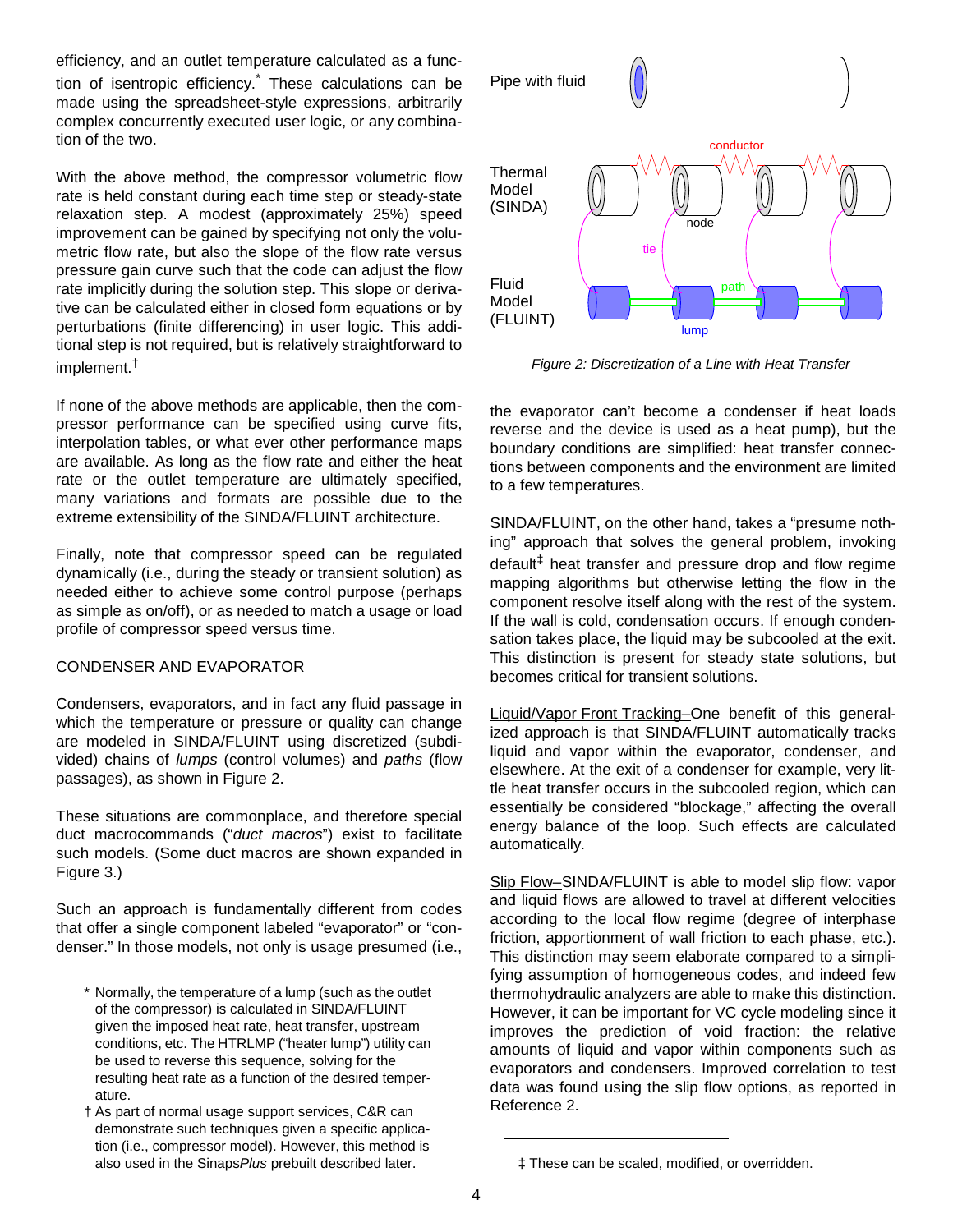Custom Heat Exchangers–Evaporators and condensers are rarely simple tubes. At the very least, they are often parallel arrays of manifolded passages. SINDA/FLUINT permits the user to model each passage explicitly, but this level of detail is usually only required for predicting manifolding efficiencies, unevenness in the external (i.e., air) flows, or perhaps unsteady oscillations<sup>\*</sup> between parallel passages. For faster top-level modeling, the user may exploit "duplication factors:" modeling one typical passage and then magnifying it according to the number of actual passages.

Many of the default correlations are for circular tubes. When applied to noncircular passages, the user has the choice of applying a scaling factor (perhaps automatically correlated to test data using the Solver module described later), choosing alternate correlations, or modifying or replacing any or all of the available correlations using usersupplied logic.

Integration with Condenser Air Flow Models–The air side of the condenser can be modeled simply, or in detail. A separate FLUINT submodel can be used to described the air flow across the condenser, perhaps interpolating velocities produced by a CFD code in the case of flow through an automobile radiator. In addition, heat exchange between the transport lines and the environment (perhaps the engine compartment in automotive applications) can be included.

Integration with Evaporator Air Flow Models–As with the condenser, the air side of the evaporator heat exchanger can be modeled simply, or in detail. This model can include moist air psychrometrics, including diffusion-limited condensation. Although no prepackaged FLUINT options include a solid phase, transient condensate freezing on the evaporator coils can be modeled using user logic and perhaps a thermal (SINDA) phase change utility. The model can also be extended to include the dry or moist air environment associated with the load (passenger compartment or electronics cabinet etc.). Figure 3 presents a Sinaps*Plus* representation of a counterflow heat exchanger with an R134a evaporator on one side and moist air on the other.

# THROTTLING DEVICES

Orifices and Valves–Orifices and valves are usually modeled as simple loss (K-factor) devices adding a choked flow calculation. This choked flow calculation itself has several options, but good results are usually had by assuming a nonequilibrium expansion (i.e., the liquid does not have time to flash much within the restriction) plus a metastable method for the prediction of the sonic velocity within the two-phase throat. These options are simple choices within the CHOKER utility. Of course, the user may apply any algorithms, correlations, or test data available toward the modeling of these devices.

Temperature-control valves (TXV) can be modeled as a device with variable K (where the K factor is adjusted within expressions and/or user logic, perhaps using PID controller modeling utilities). However, a simpler method is to model them as back pressure regulating valves, where the back pressure is calculated as the appropriate saturation condition in the evaporator to yield the desired compressor inlet superheat. Again, this logic can be added as an expression and/or concurrently executed user logic.

Capillary Tubes–Long thin tubes (L/D >> 50) are modeled no differently from evaporators or condensers: duct macros may be applied. In fact, the only difference is that the fluid inertia in such lines is less negligible than in condensers and evaporators, which the amount of fluid within it *is* often negligible. In SINDA/FLUINT parlance, this simply means choosing the combination of junctions (negligible small control volumes) with tubes (flow passages with nonnegligible inertia).

The heat transfer and thermal environment on these capillary tubes can be arbitrarily complex, including regenerative interconnections with other components such as suction lines.

Orifice Tubes–The performance of orifice tubes (L/D < 20) is not well modeled using the first-principles approaches implicit in the standard SINDA/FLUINT building blocks. Therefore, these devices are modeled as "constant" flow rate devices,<sup>†</sup> where the flow rate is adjusted dynamically according to a user-provided correlation (perhaps generated from test data).

## **TRACKING CHARGE: SELF-DETERMINATION OF PRESSURE**

Rankine cycles are taught in every introductory undergraduate thermodynamic course, and the basic vapor compression cycle used in most air conditioners is essentially a reverse Rankine cycle. In such simple treatises, pressures are specified and no consideration is given to conserving working fluid mass.

In a real application, of course, the air conditioning unit is charged with a fixed mass, and the high and low pressures will vary as will the COP of the unit. The prediction of these pressures is more complicated than one might think.

<sup>\*</sup> Although not usually applicable to VC cycles, it is even possible to solve unsteady two-phase flow oscillations to the point of tracking pressure waves and other short time-scale events using phasic nonequilibrium options.

<sup>†</sup> "Constant" only implies that the flow rate is invariant within each steady state relaxation step or within each transient time step. Almost every parameter within SINDA/FLUINT can be adjusted between (and sometimes within) these solution steps according to expressions or logic.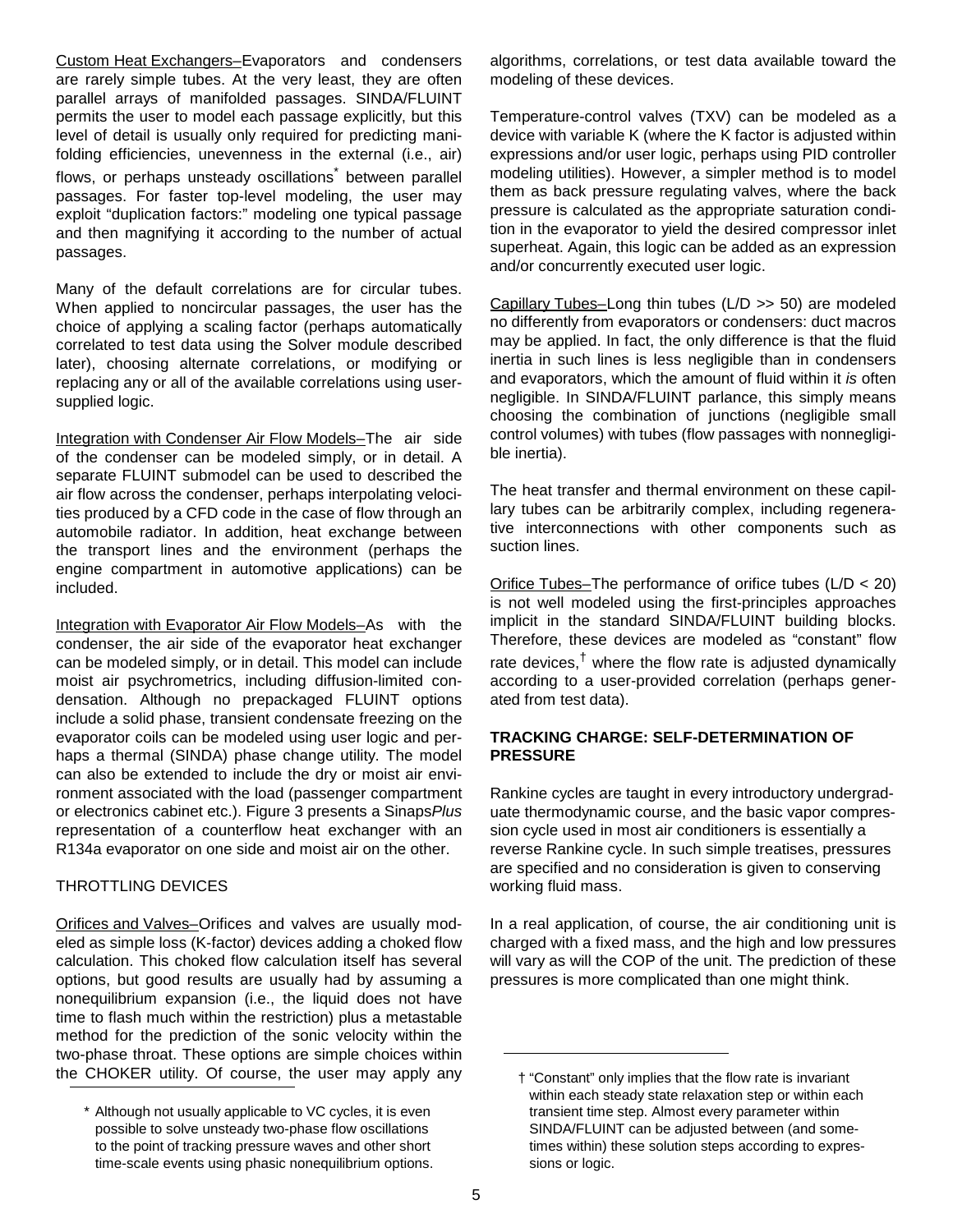

*Figure 3: Moist Air Counterflowing with R134a in One Possible Evaporator Model*

# UNDERSTANDING THE PROBLEM

Models of compressors and throttling devices must predict pressure rises and drops accurately. But it may not be as obvious that nearly isobaric devices such as the condenser and evaporator have a strong influence on the resulting pressure levels, *because it is in those components that the amount of working fluid charge varies the most.*

At any instantaneous operating point, the energy flows through the loop must balance (neglecting transient thermal and thermodynamic storage terms<sup>\*</sup>). This means that the heat transfer coefficients (and degree of single-phase "blockage") in the condensers and evaporators must be calculated accurately. This in turn means that the regimes and thermodynamic qualities within the condensers and

evaporators must be calculated accurately, conserving total charge mass in the system.

To predict the upper and lower operating pressures at any steady operating point, or to track changes in those pressures during dynamic cycle operation, requires that the code be able to track and conserve charge mass, and to determine its distribution. Because the resulting pressures in turn influence the operating conditions with the evaporator and condenser, *a surprisingly tightly coupled and detailed solution is required to correctly predict the performance,* as depicted in Figure 4.

This figure is not meant to depict any SINDA/FLUINT algorithm. In fact, SINDA/FLUINT solves for all of these interrelated effects simultaneously, making it specifically capable of meeting the challenges of vapor compression cycle modeling.

<sup>\*</sup> These terms need not be neglected in SINDA/FLUINT.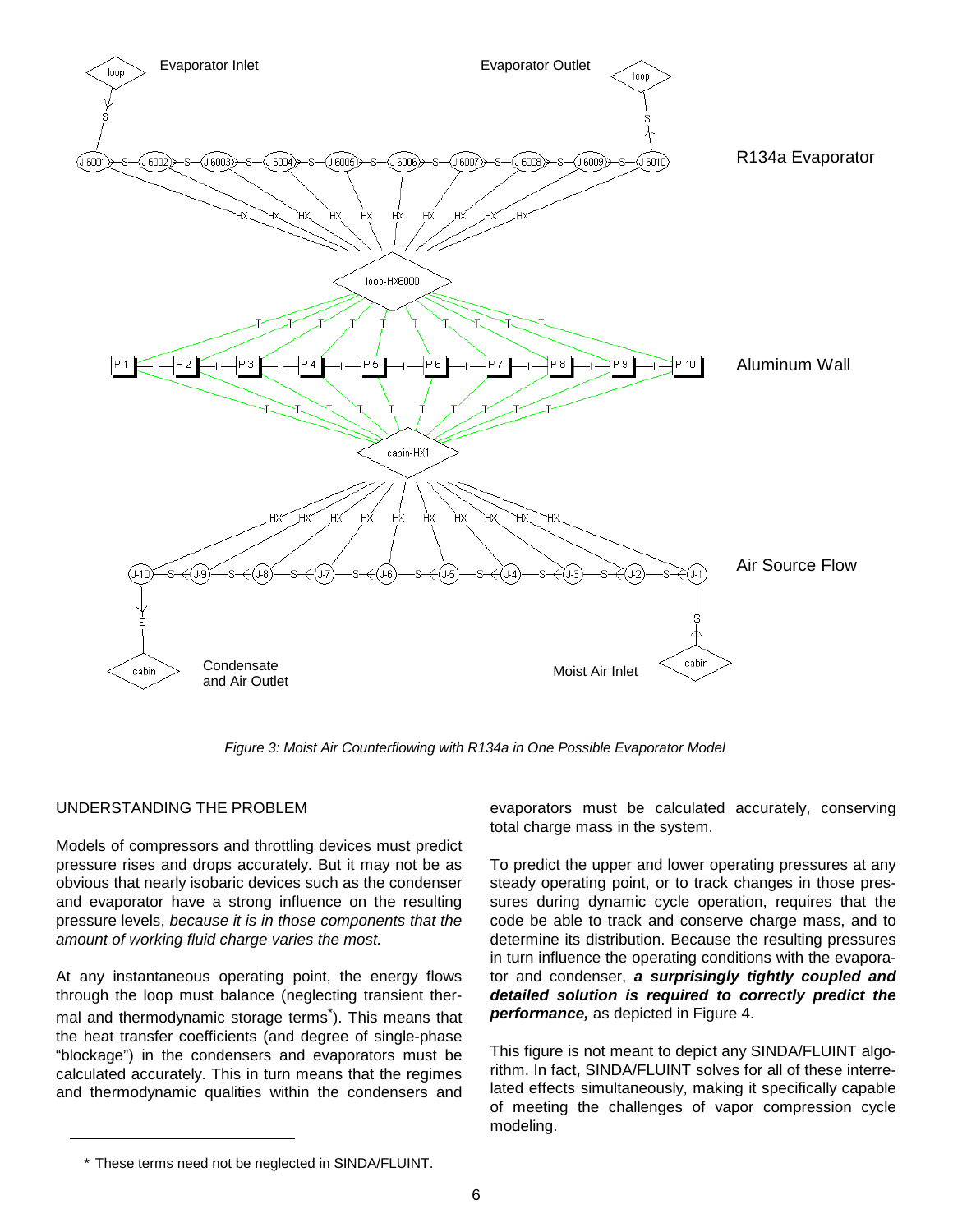

*Figure 4: Tightly Coupled Analysis is Required*

The following subsections explain various trade-offs that can be made when modeling VC cycles whose pressures are not known. These trade-offs result from the fact that FLUINT *tanks* (finite size control volumes) determine their own pressure based on conservation of mass and energy, while FLUINT *junctions* (zero size control "volumes") are faster executing approximations that rely on tanks or plena in the loop to ultimately determine the pressure.

## SOLUTION #1: USING ALL TANKS

The simplest solution to explain and to implement is to simply use tank-type lumps to model most if not all of the loop. Small volumes such as capillary tubes, orifices, tees, etc. can still be modeled using junctions, but otherwise tanks are used elsewhere (especially within the evaporators and condenser).

Such a model is slow to solve, however, requiring time steps that are on the order of 0.1 second (0.01 to 1 second). Unless the dynamics of the first few seconds of compressor start-up are of interest, then this choice is inappropriate for environmentally-dominated transients or parametric steady-state runs.

## SOLUTION #2: USING SOME TANKS

Another method is to use fewer, larger tanks. For example, the condenser can be subdivided axially into halves or thirds, using junctions within each segment but connecting the segments with tanks representing the volume of the segment. In other words, the volume of the component is lumped into one or two tanks, but the two-phase gradients within the component are captured using junctions.

In a Sinaps*Plus* example model, the condenser was been modeled using tanks and tubes, but the other components filled mostly with vapor (such as the evaporator and suction lines) were modeled using faster executing junctions and STUBE connectors, and components with small volumes (such as a capillary tube) were modeled using junctions and tubes. Whenever junctions were used for speed, the volume of the component was applied to adjacent tanks. This model runs with approximately 1 second time steps, limited mostly by hydrodynamic events occurring in the condenser.

## SOLUTION #3: USING ALL JUNCTIONS

A model using all junctions solves very quickly, but must have at least a plenum (fixed pressure lump) present as a reference pressure. Usually, the plenum is teed off the compressor outlet, although any location will work. In such a model, the pressure of the plenum must then be adjusted to yield the correct charge.

Parameterizing Charge-If the charge is unknown or variable, then the above model serves well for steady-state analyses. The pressure of the plenum can be varied parametrically, and the resulting performance plotted against either the pressure or the charge.

Using the Solver-If only steady state analyses are required, then the Solver module can be used to automatically find the plenum pressure that results in the desired charge.

Using Control Logic–If transient analyses are required, then the plenum pressure must be controlled such that the correct charge is present in the system. This control cannot be perfect. Rather, the goal of the control logic is to make sure the error in charge is acceptably small while not causing long run times. (After all, if long run times result, the user is better off switching to tanks and eliminating the error all together.)

Such control logic has been written and examples are available, but such logic is usually specific to each cycle. A more generalized solution is to use a PID controller, perhaps even tuning the P, I, and D gains using the Solver.

# **TRANSIENT SIMULATIONS**

Several different levels of transients can be run, depending on the time scales of interest.

For example, events whose total duration is on the order of 1 to 10 seconds can be modeled, including compressor start-up surges, valve transients, and pseudo-steady oscillations and instabilities within condensers and evaporators.

More typically, however, the events of interest are on the order of minutes and hours, involving transient changes to loads, environment, compressor speed, etc. At those long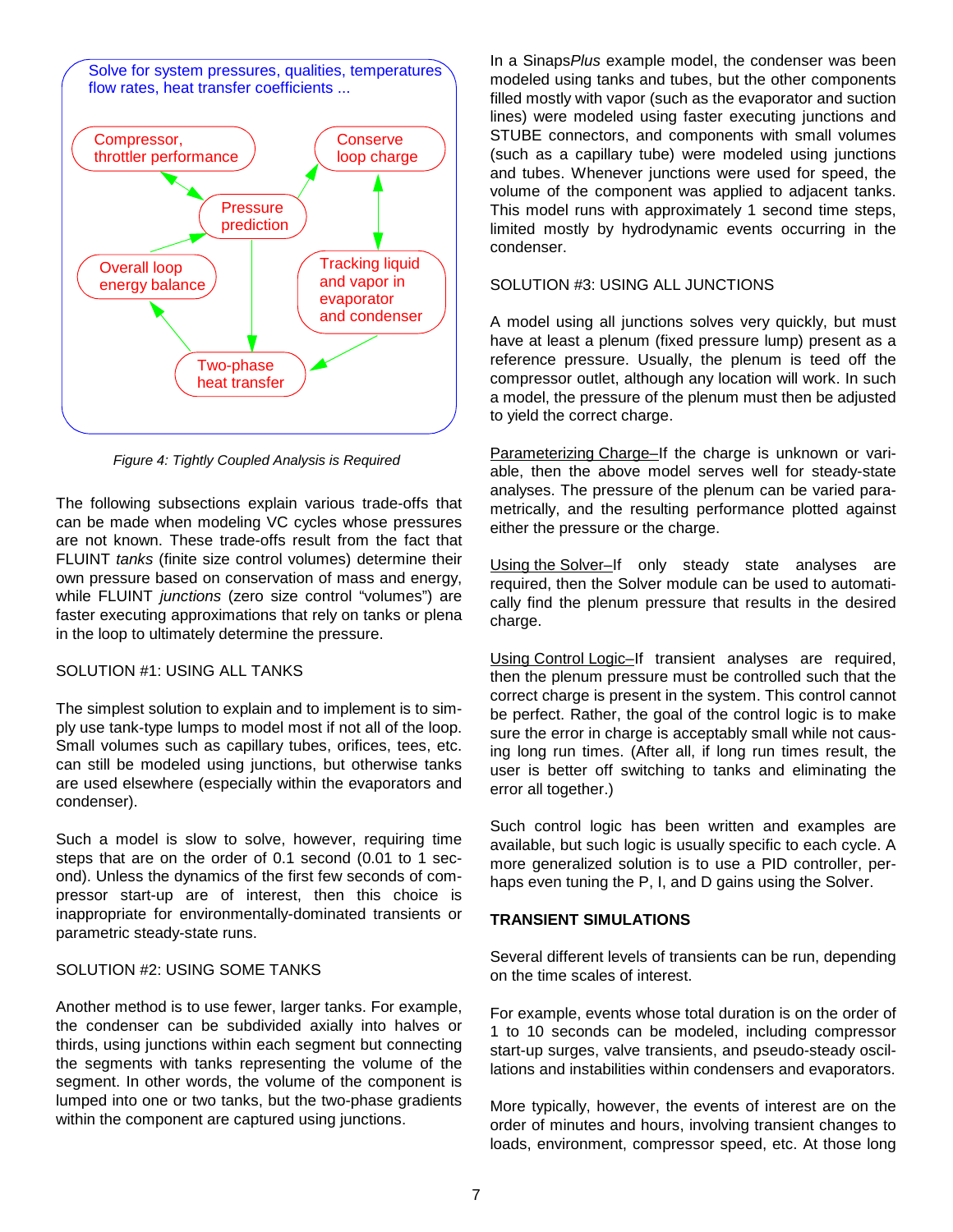time scales, thermal lags and control system responses are of interest instead of hydrodynamic transients.

Within SINDA/FLUINT, the time scale of interest is chosen indirectly by selecting time-dependent versus instantaneous network elements. A fully transient thermohydraulic model would be composed largely of *tanks, tubes,* and *diffusion nodes.* Neglecting hydrodynamic transients, junctions can be elected instead of tanks,<sup>\*</sup> perhaps retaining inertial *tubes* for long and thin passages such as capillary tubes. A model with instantaneous hydrodynamics (junctions and STUBE connectors) can still retain lag in the thermal/structural model (via the use of *diffusion node*s instead of *arithmetic nodes*), and can still employ variable boundary conditions such as loads and environments.

Thus, the term "transient" encompasses various levels of detail, which analysts are free to mix and match as needed to achieve efficient simulation of the phenomena of interest to them, excluding spurious details.

# **INTEGRATION: APPLICATION-LEVEL MODELING**

A key advantage of using SINDA/FLUINT to model vapor compression (VC) cycle air conditioners is that it is not written specifically to address such systems: the general-purpose nature of the code can be exploited to integrate the VC cycle model with detailed models of the application (vehicle, building, electronics cabinet, etc.).

In other words, it is possible to include more realistic boundary conditions by modeling the remainder of the vehicle or enclosure explicitly. The condenser model can be integrated with models of radiators or other heat sinks. The evaporator can be combined with models of cabins or compartments that include air-water psychrometrics. The overall system can include solar loading, electronic dissipations, etc. as needed to achieve a complete model of thermal energy transport. Codes such as C&R's Thermal Desktop® and RadCAD® can be used to develop geometric thermal models including radiation loading and transport.

SINDA/FLUINT submodels are key to this top-level modeling: separate submodels can be used for each fluid, compartment, subsystem etc. Submodels may be swapped in and out of the analysis, even during the execution of a single run.

## **HIGH-LEVEL DESIGN MODULES**

Without the high-level modules, SINDA/FLUINT is used in a traditional point-design fashion: given a specific and deterministic design and a fixed environment and usage scenario, steady-state and/or transient simulations are run to determine how the design performed. This method is

*not,* however, a natural way of performing common engineering tasks. Rather, this *point design evaluation method* is readily available because it is what is "easily" achieved using numerical solutions. Because this type of software is all that has been available, a generation of engineers has been trained in these point-design evaluation methods, forgetting perhaps what the original intent of using them was: to produce good designs, and not just to evaluate point designs.

The SINDA/FLUINT Solver module (Ref 3) represents an automation of the design process itself, and not an automation of a subprocess (point-design evaluation). Using the Solver, engineers can:

- 1. calculate inputs given outputs (reverse solutions)
- 2. optimize a design, sizing or selecting components subject to arbitrarily complex rules
- 3. automatically correlate a model to available test data

Another high-level module is Reliability Engineering (Ref 4), which allows uncertainties to be treated statistically, providing estimates of the probability of meeting performance requirements.

Combining the Solver and Reliability Engineering yields Robust Design: factoring reliability into the automated process of design synthesis itself, and thereby producing a design that quantitatively balances risk and cost without blindly stacking up margins, factors of safety, and worstcase scenarios.

## HIGH-LEVEL DESIGN APPLICATIONS TO VC CYCLES

Parametrics, optimization, test correlation, and statistical design methods all have application to VC cycle design, as listed in this section in the form of brief examples.

Almost every input in SINDA/FLUINT, including key parameters such as diameters, lengths, throttling resistances, compressor speeds, film coefficients (or scaling factors for built-in correlations), etc., can be defined algebraically (vs. hard-coded numeric inputs). Changes to any of these userdefined parameters can be made at any time during the solution. Series of parametric steady state or transient runs can be easily made varying important dimensions, boundary conditions, etc. Such runs are important for testing modeling and design sensitivities.

The Solver optimization module can also be used to determine the best values of these parameters: to size dimensions, compressor speeds, resistances, etc. Volume or charge in the loop can be minimized, or coefficient of performance can be maximized, or some other complex function (perhaps involving cost) can be used to direct the optimization. Similarly, many arbitrarily complex constraints can be imposed: "don't let the compressor RPM exceed \* Refer, however, to the previous subsection regarding  $\sim$  4000," or "don't let the compressor inlet superheat drop

self-determination of pressure.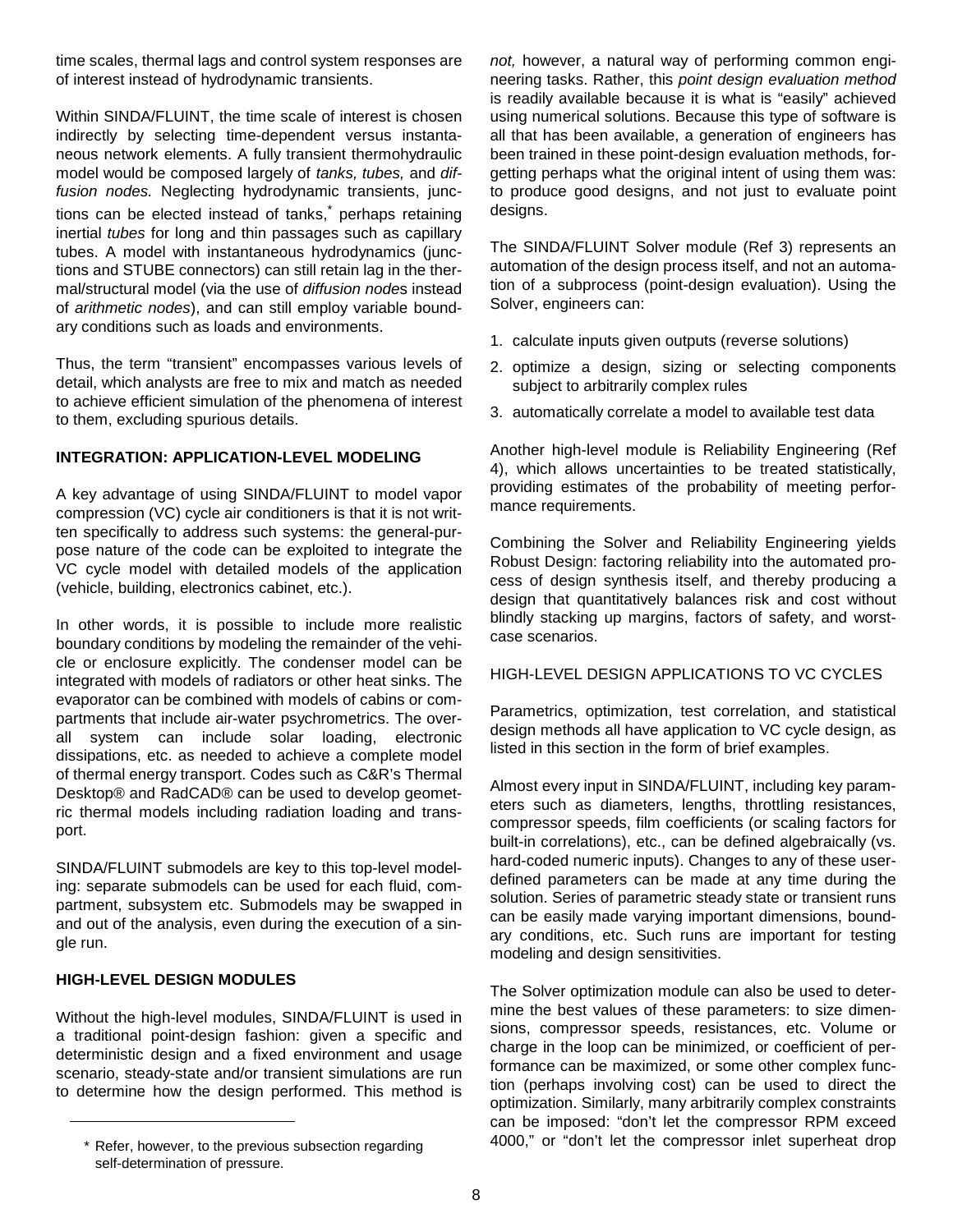below 10 degrees" or "don't allow condensate freezing on the evaporator coils."

The Solver can also be used to "back out" or reverse calculate uncertainties such as two-phase film coefficients given test data.

In the preliminary design stages, of course such test data is unavailable. Other parameters (environments, as-built performance metrics, tolerances) are intrinsically uncertain.

Uncertainties in manufacturing or usage scenarios (including weather) can be treated as the stochastic phenomena that they are, producing predictions of the success of meeting many simple or complex failure limits using the Reliability Engineering module. For example, the probability of keeping the evaporator temperature below a threshold can

be calculated given uncertainties in radiator air velocity and temperature, compressor efficiency, and two-phase film coefficients.

Finally, optimization and statistical design can be combined to design for reliability: to size or select heat exchangers, compressors, etc. on the basis of cost, reliability, and other considerations. Alternatively, these modules can be used to determine what tolerances are acceptable.

## **HEAD START: A VC TEMPLATE**

As either a demonstration of the application of SINDA/FLU-INT to VC cycle modeling, or as a template for customized model development, a Sinaps*Plus®* prebuilt VC cycle model is available (Figure 5). This model demonstrates



*Figure 5: SinapsPlus-based Example and Template*